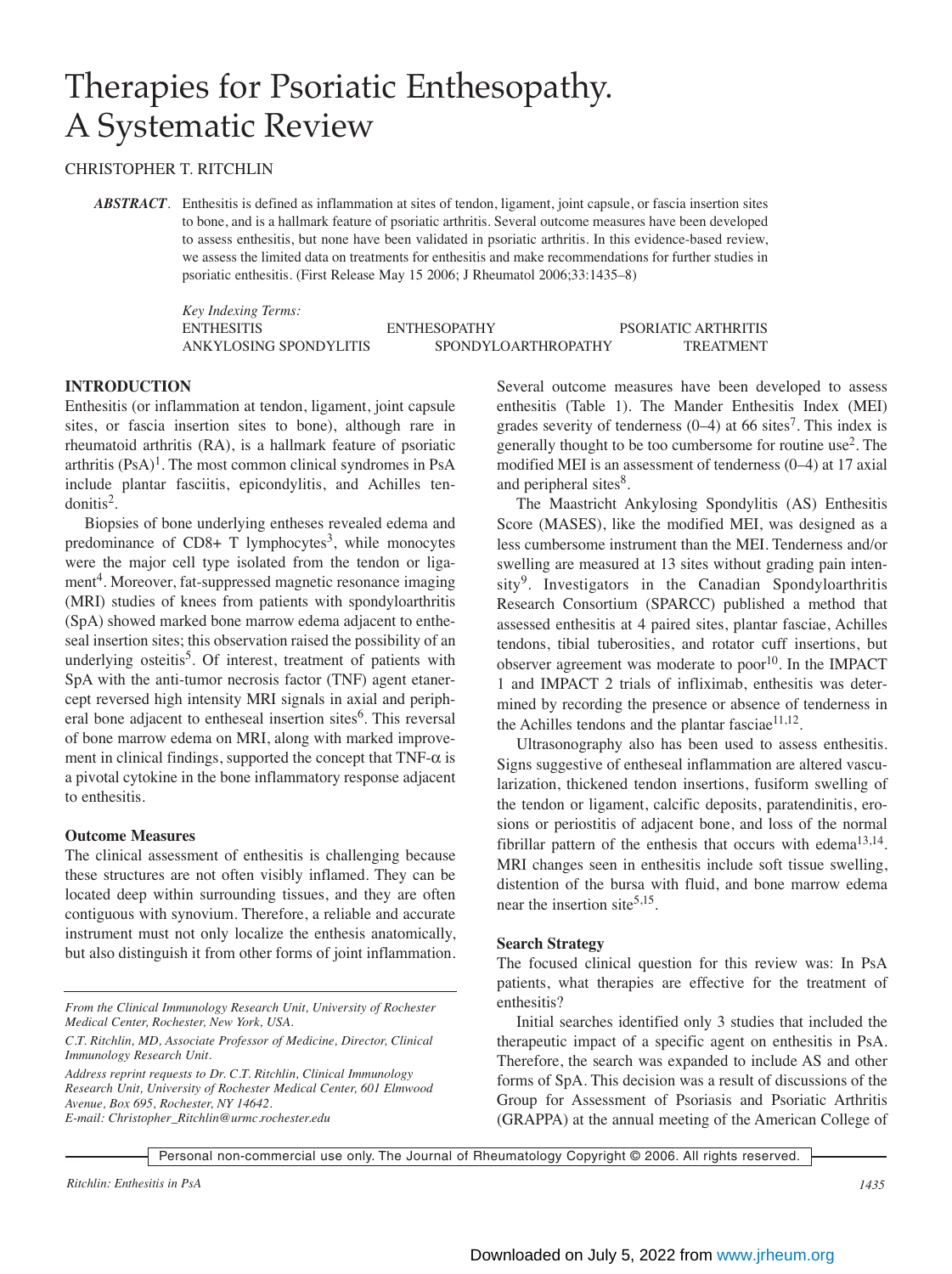*Table 1.* Outcome measures for enthesitis.

| Study                         | Instrument   | Method                             | Validation in PsA |  |  |
|-------------------------------|--------------|------------------------------------|-------------------|--|--|
| $M$ ander $^7$                | MEI          | Tenderness at 66 sites, scored 0–3 | No                |  |  |
| $Clegg^8$                     | Modified MEI | Tenderness at 22 sites, scored 0–4 | No                |  |  |
| Heuft-Dorenbosch <sup>9</sup> | <b>MASES</b> | Tenderness at 13 sites             | No                |  |  |
| Gladman <sup>10</sup>         |              | Tenderness at 4 paired sites       | No                |  |  |
| Antoni <sup>11</sup>          |              | Tenderness at 2 paired sites       | N <sub>0</sub>    |  |  |
| $Kane^{13}$                   | Ultrasound   | Signs of enthesitis                | N <sub>0</sub>    |  |  |
| D'Agostino <sup>14</sup>      |              |                                    |                   |  |  |
| Grigoryan <sup>15</sup>       | MRI          | Signs of enthesitis                | No                |  |  |
| Marzo-Ortega <sup>6</sup>     |              |                                    |                   |  |  |
|                               |              |                                    |                   |  |  |

MEI: Mander Enthesitis Index; MASES: Maastricht AS Enthesitis Score.

Rheumatology in October 2004. The members of GRAPPA agreed that therapeutic responses in AS could be generalized to PsA until additional data become available.

The evidence in this review was compiled following a comprehensive literature search of Medline, Ovid, and PubMed dating from 1966 to the present. The Cochrane database of systemic reviews online was also searched. Reference lists of trials selected through the electronic search were manually reviewed to identify additional trials. Lastly, the author contacted several experts in the field, including Daniel Clegg, Dennis McGonagle, Dafna Gladman, Philip Mease, Christian Antoni, Arthur Kavanaugh, and Neil McHugh, in order to identify unpublished data.

The search terms used were enthesitis, enthesopathy, psoriatic arthritis, ankylosing spondylitis, spondyloarthropathy, therapy, and treatment. Crossing enthesopathy (111,681 hits) with therapy (621,600 hits) yielded 26 articles. Crossing enthesitis (209 hits) with therapy yielded 14 articles. The following inclusion and exclusion criteria were then applied to these articles:

Inclusion criteria: Peripheral enthesitis in adult SpA patients; clinical trials, randomized or open-label, that specifically determined the treatment efficacy of agents for enthesitis (in almost all trials, enthesitis was not the primary outcome measure); case series also were included since the purpose of this review was to be comprehensive.

Exclusion criteria: Enthesitis in non-SpA patients; axial enthesitis (it is recognized that some SpA patients have enthesitis limited to the spine; however, the purpose of this review was to examine efficacy of therapies in peripheral entheses); and subjects less than 18 years of age.

Ten publications were selected for this review of psoriatic enthesopathy. Details of these trials are outlined in Table 2.

## **RESULTS**

*Sulfasalazine (SSZ).* Three double-blind, randomized, placebo-controlled trials were performed in patients with SpA; each of these trials examined the effect of SSZ on enthesitis. In the first 2 studies, the outcome measure was the modified MEI; the third trial used findings from ultrasonography.

In the first trial, Clegg, *et al* assessed change in the modi-

fied Mander score in 221 PsA patients<sup>16</sup>. A high percentage of these patients (74%) had axial involvement. The modified Mander score decreased in both the SSZ and placebo groups, but the difference in change score was not significant. In the second study, Clegg used the same outcome measure in 264 patients with AS, but did not find a significant decline in the modified MEI between patients taking SSZ and placebo<sup>8</sup>. These studies had several limitations. The number of patients with enthesitis was not stated; presumably, enthesitis scores were averaged over the entire study population, but not all patients had enthesitis. Also, the fact that the modified Mander score has not been validated makes it hard to interpret these results. Last, the rate of axial involvement in the PsA study was 74%, which is much greater than that reported in the PsA population (25%–40%); therefore, the applicability of these findings to PsA patients in the general population is questionable.

In the third study, SSZ therapy did not lessen enthesitis as determined by ultrasound<sup>17</sup>. This is the first and only study that has looked at this measure in PsA. Limitations of this study include the small sample size (type II error) and the fact that ultrasound measures of enthesitis have not been validated in PsA.

*Mesalamine.* The efficacy of mesalamine (1500 mg/day) was examined in an open-label trial in 30 patients with SpA as defined by the European Spondylarthropathy Study Group<sup>18</sup>. Treatment with mesalamine lowered the Mander score from  $5.6 \pm 4.03$  to  $3.7 \pm 1.0$ . The open-label design of this trial precludes any strong conclusions regarding efficacy.

*Methotrexate (MTX).* Altan, *et al* evaluated the efficacy of MTX plus naproxen versus naproxen alone in a randomized trial where the assessor but not the patient was blinded<sup>19</sup>. The Mander score significantly declined only in the group taking MTX. The significant lowering of the Mander score in the treatment group must be interpreted with caution, because the enthesitis index in the MTX group was almost 50% lower than in the placebo group at baseline. Thus, the 2 groups differed greatly in the degree of enthesitis before treatment, which could have influenced the outcome.

*Anti-TNF therapy: infliximab and etanercept.* The anti-TNF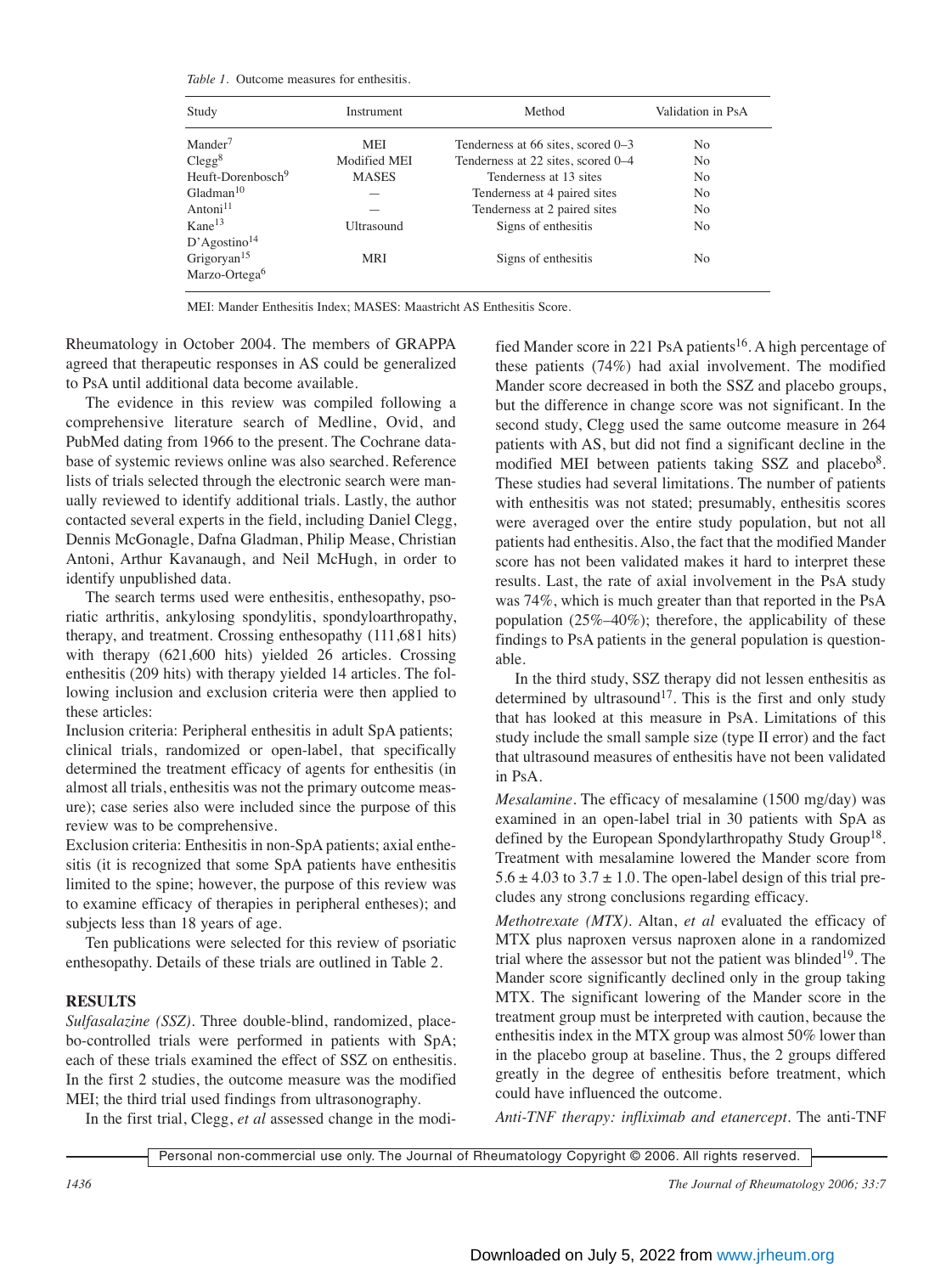| Table 2. Summary of clinical trials with enthesitis. |  |
|------------------------------------------------------|--|
|------------------------------------------------------|--|

| Study                         | Disease<br>Type                           | Agent                                         | No. of<br>Patients | Study Type               | <b>Outcome Measure</b>                  | Results                                                                                | p                                      | Effect<br>Size | Comments                                                                                                 |
|-------------------------------|-------------------------------------------|-----------------------------------------------|--------------------|--------------------------|-----------------------------------------|----------------------------------------------------------------------------------------|----------------------------------------|----------------|----------------------------------------------------------------------------------------------------------|
| Clegg <sup>8</sup>            | PsA                                       | Sulfasalazine                                 | 221                | <b>DBRPC</b>             | <b>Modified Mander</b>                  | $S:0.3 \pm 5.9/1.5 \pm 4.5$<br>$P:4.4 \pm 5.6/-0.9 \pm 4.1$                            | <b>NS</b>                              | 0.50           | 74% with axial disease                                                                                   |
| Clegg <sup>16</sup>           | AS                                        | Sulfasalazine                                 | 264                | <b>RDBCT</b>             | <b>Modified Mander</b>                  | $S:4.1 \pm 5.3/-1.4 \pm 4.0$<br>$P:3.8 \pm 5.0/1.6 \pm 4.6$                            | <b>NS</b>                              | 0.74           |                                                                                                          |
| Altan $19$                    | AS                                        | Naproxen $(I)$<br>$vs$ MTX +<br>naproxen (II) | 51                 | RCT, assessor<br>blinded | Mander                                  | Group I:<br>$3.78 \pm 5.02/1.5 \pm 1.95$<br>Group II:<br>$7.21 \pm 7.46/3.68 \pm 5.27$ | < 0.05                                 | 0.30           | Enthesitis Index greater<br>in Group II at baseline                                                      |
| Gorman <sup>21</sup>          | AS                                        | Etanercept                                    | 40                 | <b>RDBCT</b>             | <b>Modified Mander</b>                  | $E:4.5 \pm 8.4/0.0 \pm 3.0$<br>$P:3.0 \pm 7.9/1.5 \pm 8.0$                             | < 0.001<br>< 0.72                      | 0.51           | Pts allowed to continue<br>other meds                                                                    |
| Lehtinen $17$                 | $ReA-12$<br>$AS-8$<br>$USpA-1$<br>$PsA-3$ | Sulfasalazine                                 | 23                 | <b>RDBCT</b>             | Ultrasound                              | $A:10/12$ to $9/12$<br>$P:7/11$ to $8/11$                                              | <b>NS</b>                              |                | Ultrasound not validated<br>for enthesitis                                                               |
| Thomson <sup>18</sup>         | $AS-27$<br>$USpA-1$<br>$ReA-2$            | Mesalamine                                    | 30                 | <b>OL</b>                | Mander                                  | $5.61 \pm 4.0/3.70 \pm 1.0$                                                            | < 0.04                                 |                | Open-label study                                                                                         |
| Antoni <sup>11</sup>          | PsA                                       | Infliximab                                    | 77                 | <b>RDBCT</b>             | Tenderness over 4<br>bilateral entheses | 1:13 to 7 points<br>P:13 to 15 points                                                  | ${}_{< 0.05}$                          |                | Outcome measure not<br>validated                                                                         |
| Antoni <sup>12</sup>          | PsA                                       | Infliximab                                    | 200                | <b>RDBCT</b>             | Tenderness over 4<br>bilateral entheses | $1:40-18-11$ at baseline,<br>14 and 24 wks<br>$P:41-30-32$                             | 14 wks<br>< 0.016<br>24 wks<br>< 0.002 |                | Outcome measure not<br>validated                                                                         |
| Marzo-<br>Ortega <sup>6</sup> | $AS-7$<br>$EA-2$<br>$USpA-1$              | Etanercept                                    | 10                 | <b>OL</b>                | <b>MRI</b>                              | 38 of 44 lesions resolved<br>completely or improved<br>score $-2$ or $-1$              |                                        |                | Scoring method not<br>validated                                                                          |
| $\mathrm{Braun^{20}}$         | AS                                        | Infliximab                                    | 20                 | <b>RDBCT</b>             | <b>MRI</b>                              | Absolute changes on MRI<br>$1:112.6/68$ at 3 mo<br>P:114/108                           | < 0.021<br>< 0.80                      | 0.97           | MRI scoring system<br>not validated but results<br>similar to spin-inversion/<br>time-inversion recovery |

E: etanercept; I: infliximab; P: placebo; S: sulfasalazine; AS: ankylosing spondylitis; MTX: methotrexate; NS: nonsignificant; OL: open-label; PsA: psoriatic arthritis; RCT: randomized control trial; RDBCT: randomized, double-blind, controlled trial; ReA: reactive arthritis; USpA: undifferentiated spondyloarthropathy.

antibody infliximab was compared with placebo for enthesitis outcomes in PsA patients in 2 separate double-blind randomized controlled trials (RCT), IMPACT 1 and IMPACT  $2^{11,12}$ . In these trials, tenderness was assessed over 2 bilateral entheseal areas (4 sites) in the lower extremities. These sites were chosen because they are frequently involved in PsA patients (C.E. Antoni, personal communication). In IMPACT 1, 26 of 77 patients had enthesitis, and in IMPACT 2, 35 and 42 of the 100 patients in each group, respectively, had enthesitis. In both trials, a significant decline in the number of tender areas was noted. These trials certainly provide compelling evidence for a treatment effect in PsA specifically, but the results are diluted by the fact that the validity of this outcome measure is unknown, and this approach to entheseal assessment has never been applied in a previous clinical trial. Additionally, in a small double-blind RCT of 20 patients with AS, infliximab lessened bone marrow edema (a marker of acute inflammation) in the spine of patients taking drug but not those taking placebo<sup>20</sup>.

The efficacy of etanercept, a soluble TNF receptor molecule, was examined by Gorman, *et al* in a phase IIb doubleblind RCT of enthesitis in 40 patients, using the modified Mander scale<sup>21</sup>. The mean Mander score dropped from  $4.5 \pm$ 8.4 to  $0.0 \pm 3.0$  in the treatment group and from  $3.0 \pm 7.9$  to  $1.5 \pm 8.0$  in the placebo group, a significant difference in favor of patients taking drug. The large standard deviations, however, illustrate the wide range of entheseal involvement in these patients. Also, validation for this outcome measure has not been performed. Nevertheless, the striking observation that the mean score in the treatment group reached 0 supports the presence of a true treatment effect.

*Nonsteroidal inflammatory medications, physiotherapy, and intratendinous steroid injections*. Despite the almost universal recommendation in textbooks and review articles regarding the potential effectiveness of these interventions, controlled trials or case series that reported outcomes in SpA patients treated with any of these modalities could not be identified.

#### **Treatment Recommendations**

• Sulfasalazine is not effective for treatment of enthesitis in PsA (level 1b, grade A)

Personal non-commercial use only. The Journal of Rheumatology Copyright © 2006. All rights reserved.